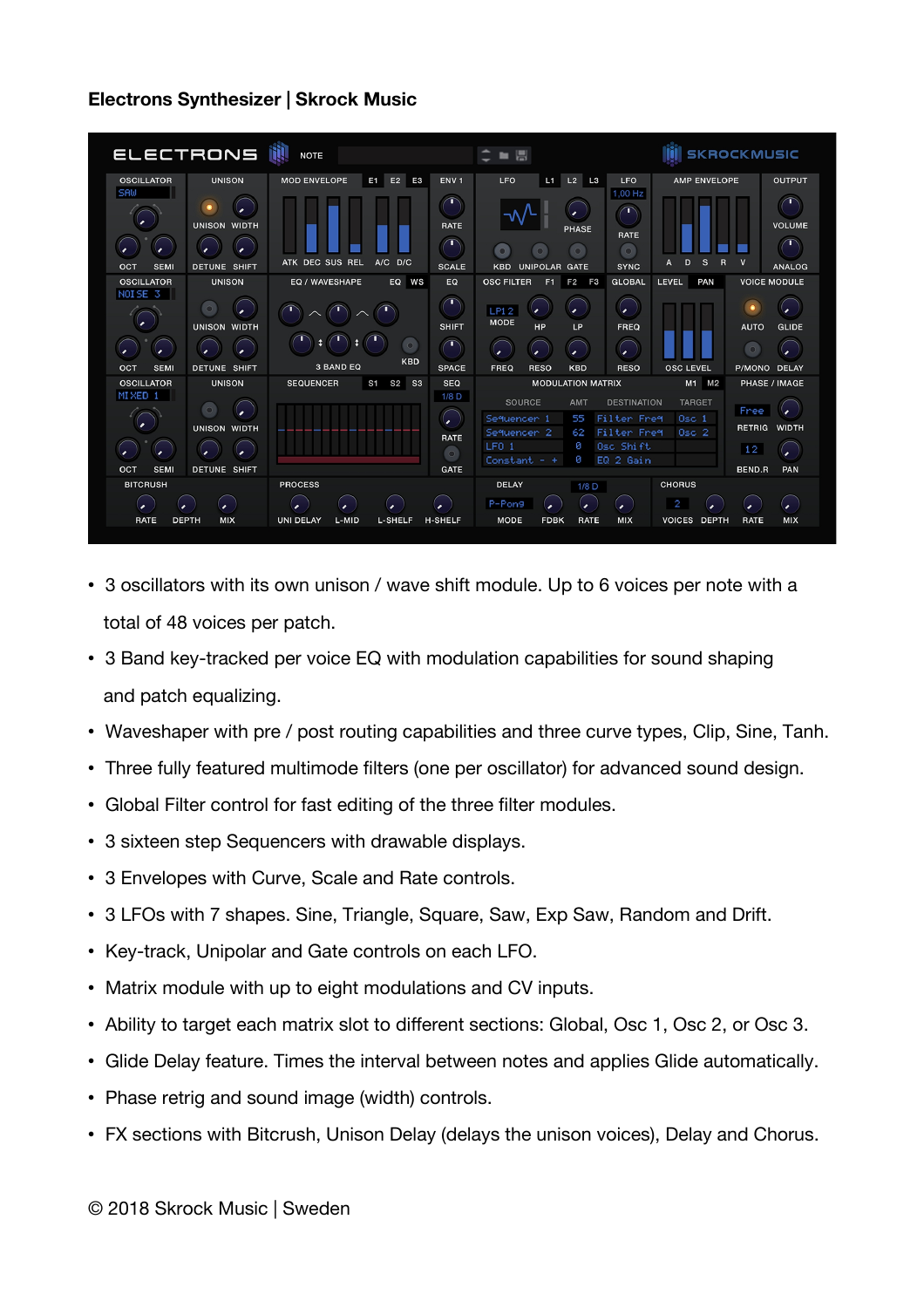## **Oscillator Module**



#### **Osc Controls**

| <b>Waveform Select</b> | 15 categorized waveforms |
|------------------------|--------------------------|
| Octave                 |                          |
| Semi                   |                          |
| Cent (Fine Tune)       |                          |

#### **Unison Controls**

| Unison On | Adds a second voice to the oscillator |
|-----------|---------------------------------------|
| Width     | Spreads the two voices left and right |
| Detune    | Detunes the two voices                |
| Shift     | Alters and offsets the waveform shape |

#### **Summary**

The waveforms are categorized in five sections: Basic, Mixed, Blocks, Harmonics, Digital Noise. The Shift control alters each waveform in diferent ways, when in Unison mode, the Shift control offsets the waveform shape between the two voices, creating completely new waveforms, or maximizing the stereo sound image.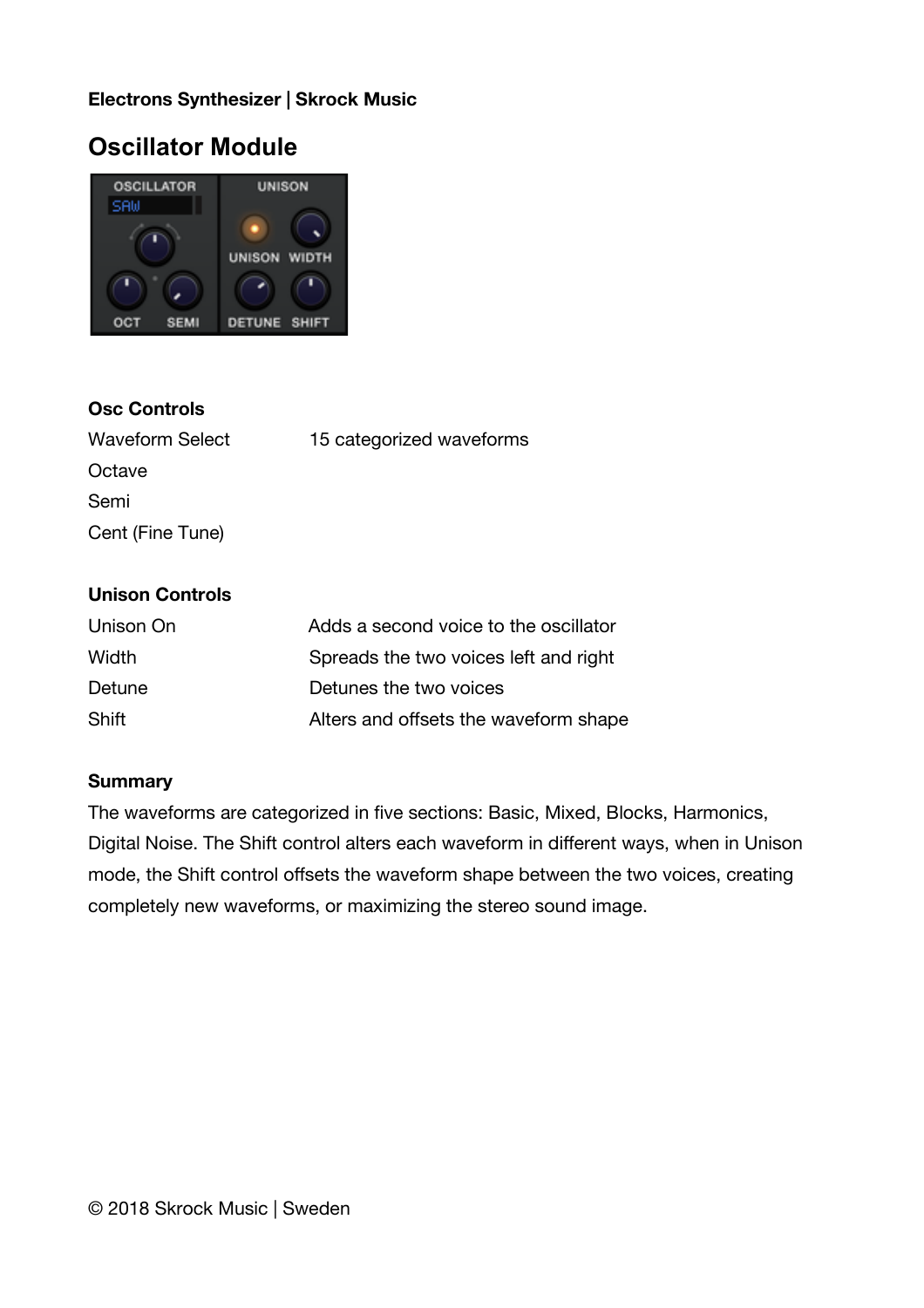## **3 Band EQ Module**



### **EQ Controls**

| Band 1 Peak Width  |                                                    |
|--------------------|----------------------------------------------------|
| Band 2 Peak Width  |                                                    |
| Band 3 Peak Width  |                                                    |
| Band 1 Gain        |                                                    |
| Band 2 Gain        |                                                    |
| <b>Band 3 Gain</b> |                                                    |
| EQ Shift           | Shifts the frequency of all 3 bands simultaneously |
| <b>Band Space</b>  | Alters the frequency spacing between each band     |

### **Summary**

The 3 Band EQ can change the timbre of your sound, act as an equalizer to further improve a patch, create formant style sounds, and beyond. The EQ Shift can also be controlled via the Matrix and its modulation sources.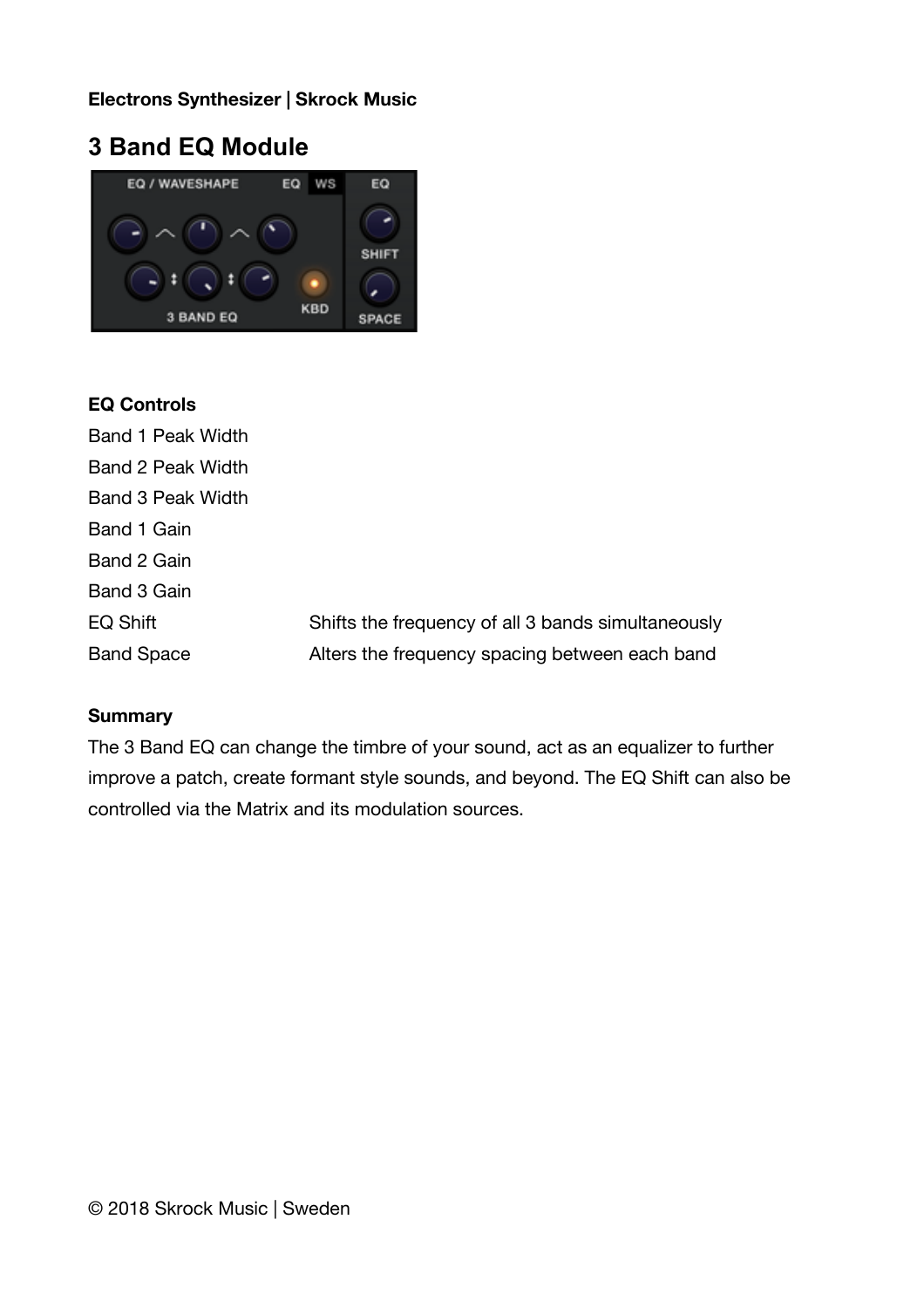## **Wave Shaper Module**



#### **Shaper Controls**

| On / Off and Routing     | Disable the shaper or route it pre / post the Filter Module |
|--------------------------|-------------------------------------------------------------|
| Shaper Type              | Clip, Sine, Tanh                                            |
| Pre Filter Shaper Drive  |                                                             |
| Post Filter Shaper Drive |                                                             |
| Shaper Gain              | Controls the overall shaper output                          |

#### **Summary**

The sound can be altered dramatically depending on the selected shaper curve type, how the shaper is routed, and how much drive is applied. Post filter mode also includes being post the 3 Band EQ.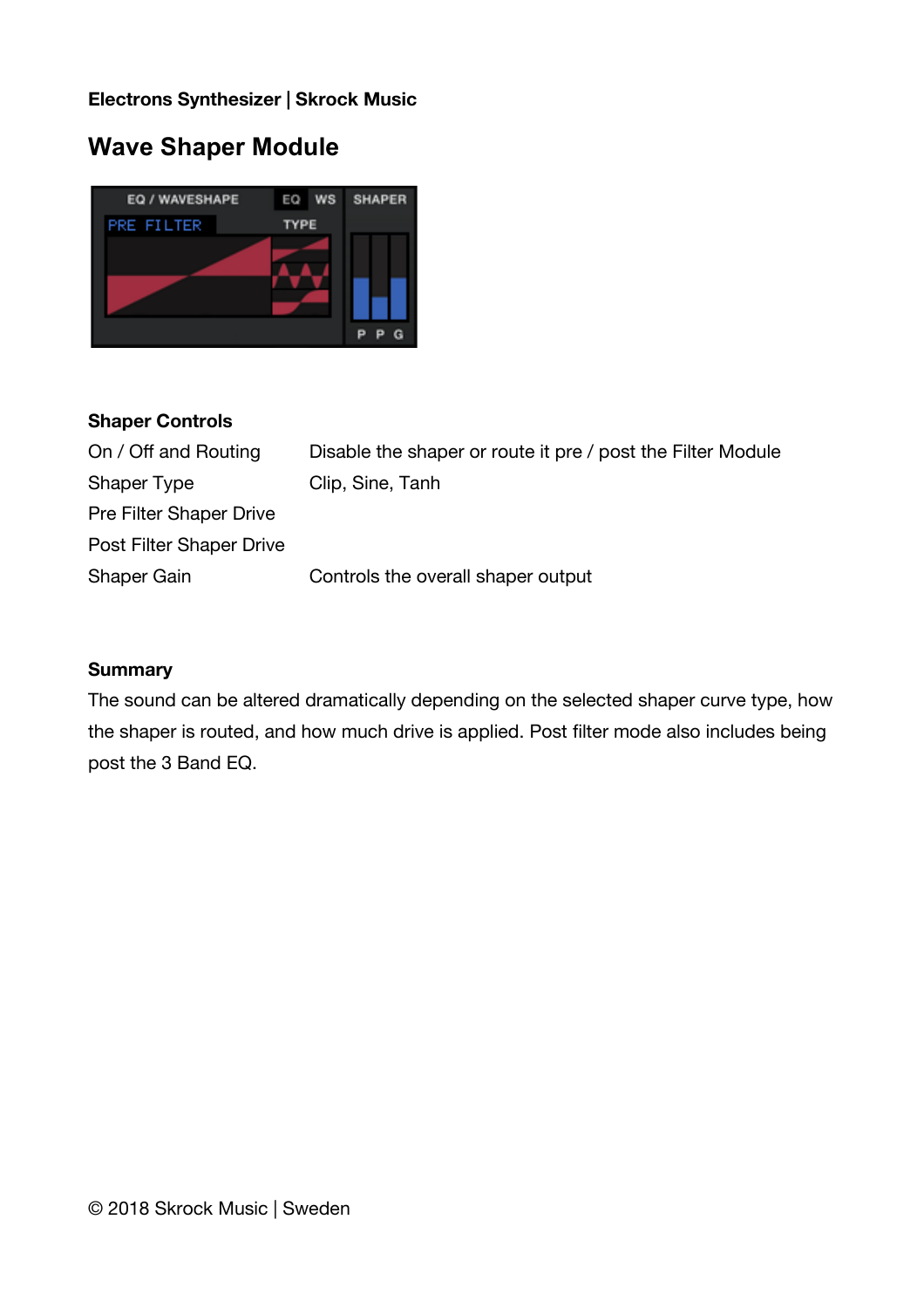## **Filter Module**



| <b>Filter 1 Controls</b> | These controls only affects Oscillator 1 |
|--------------------------|------------------------------------------|
| Filter 1 Filter Mode     | LP24, LP18, LP12, LP6, BP, HP            |
| Filter 1 Frequency       | Controls the frequency (20Hz - 20kHz)    |
| Filter 1 Resonance       |                                          |
| Filter 1 High-Pass       | Key-tracked High-Pass for sound shaping  |
| <b>Filter 1 Low-Pass</b> | Key-tracked Low-Pass for sound shaping   |
| Filter 1 KBD             | Filter frequency key-track amount        |
|                          |                                          |

**Filter 2 Controls These controls only afects Oscillator 2** \*same controls as above but afects Oscillator 2 **Filter 3 Controls These controls only afects Oscillator 3**

\*same controls as above but afects Oscillator 3

#### **Global**

| The global filter panel has two controls. |                                    |
|-------------------------------------------|------------------------------------|
| Frequency                                 | Offsets Filter 1 / 2 / 3 Frequency |
| Resonance                                 | Offsets Filter 1 / 2 / 3 Resonance |

#### **Summary**

All three oscillators has its own fully featured filter, this opens up for advanced sound design. The global filter controls allows for a more traditional filter experience, while also acting as offsets to Filter 1 / 2 / 3 when going deeper in per oscillator filter editing.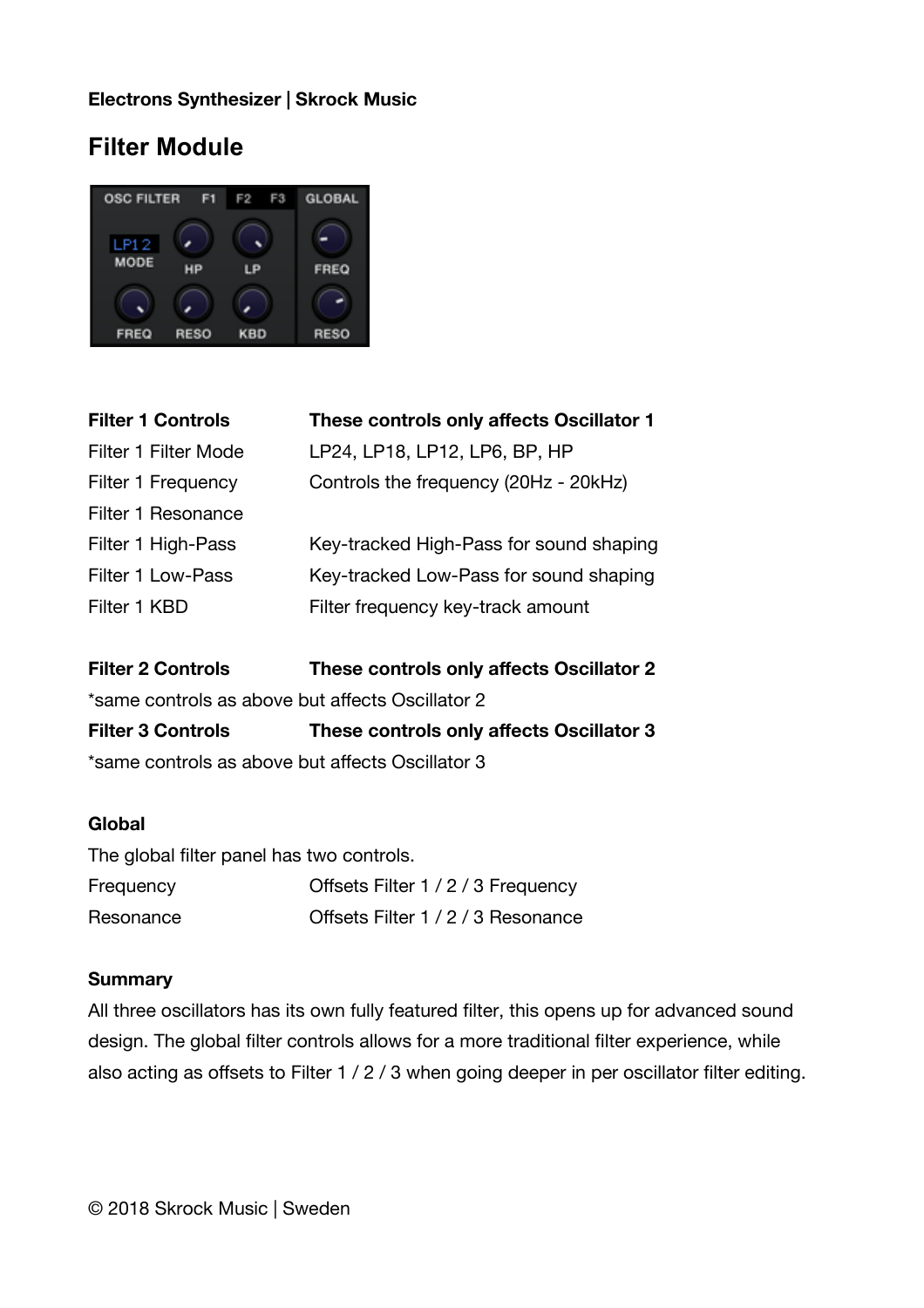## **Sequencer Module**



## **Sequencer Controls**

3 sequencers available Display with 16 drawable steps Sequencer play length control Synced Rate control Gate on / off (Retrigger)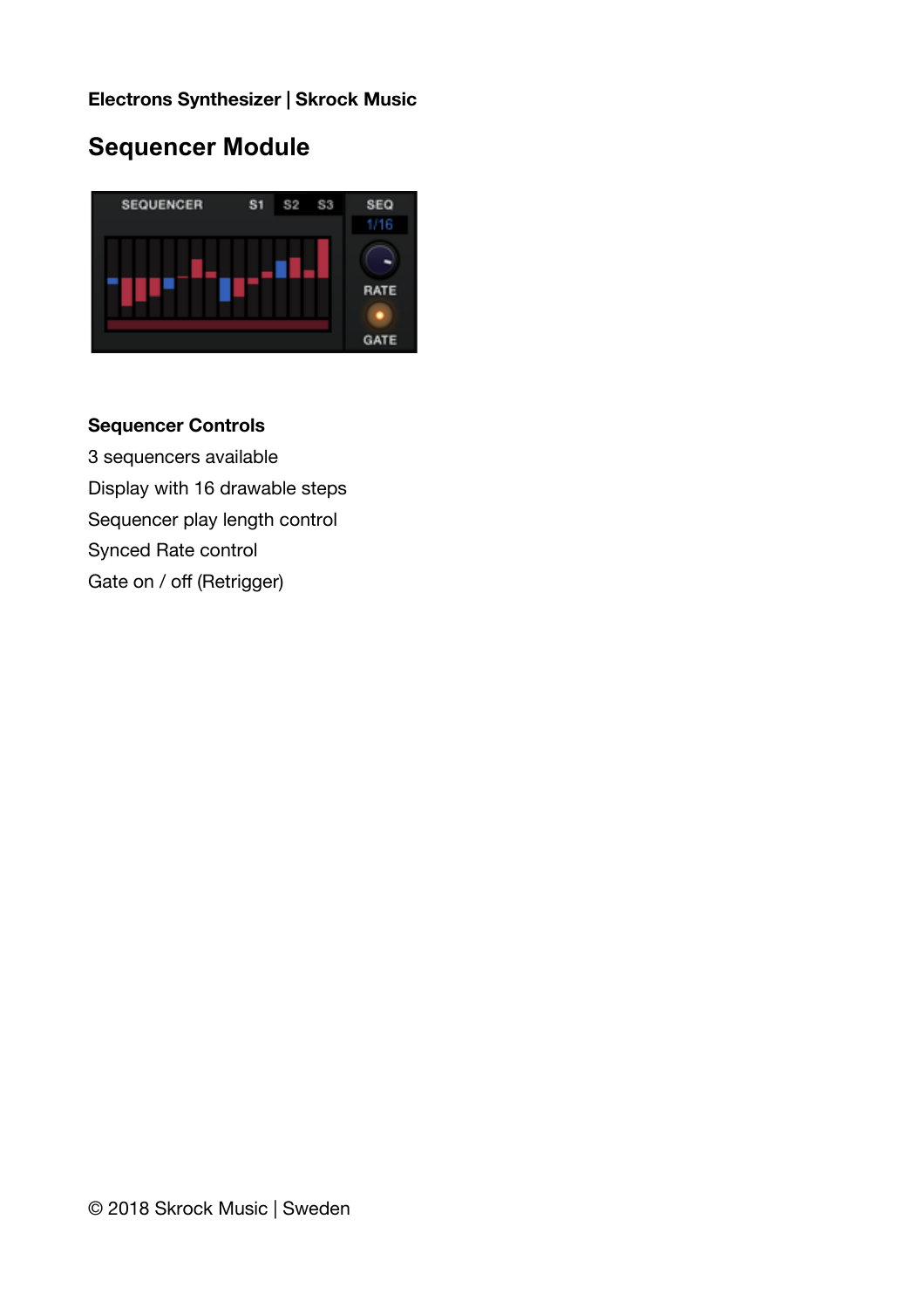# **Modulation Matrix**

| <b>MODULATION MATRIX</b> |            |                    | M <sub>1</sub> |  |
|--------------------------|------------|--------------------|----------------|--|
| SOURCE                   | <b>AMT</b> | <b>DESTINATION</b> | <b>TARGET</b>  |  |
| Sequencer 1              | 52         | EQ Shift           |                |  |
| Sequencer 1              |            | 100 Filter Freq    | $0SC$ 1        |  |
| LFO 1                    |            | 45 Filter Freq     |                |  |
| Envelope 2               |            | 100 LFO 1 Rate     | Osc. 3         |  |
|                          |            |                    |                |  |

## **Modulation Matrix**

8 modulation slots split into two pages

Modulate modulation sources (Env to LFO rate)

CV inputs available as modulation source

Target each modulation to the entire synth, or to specific oscillators